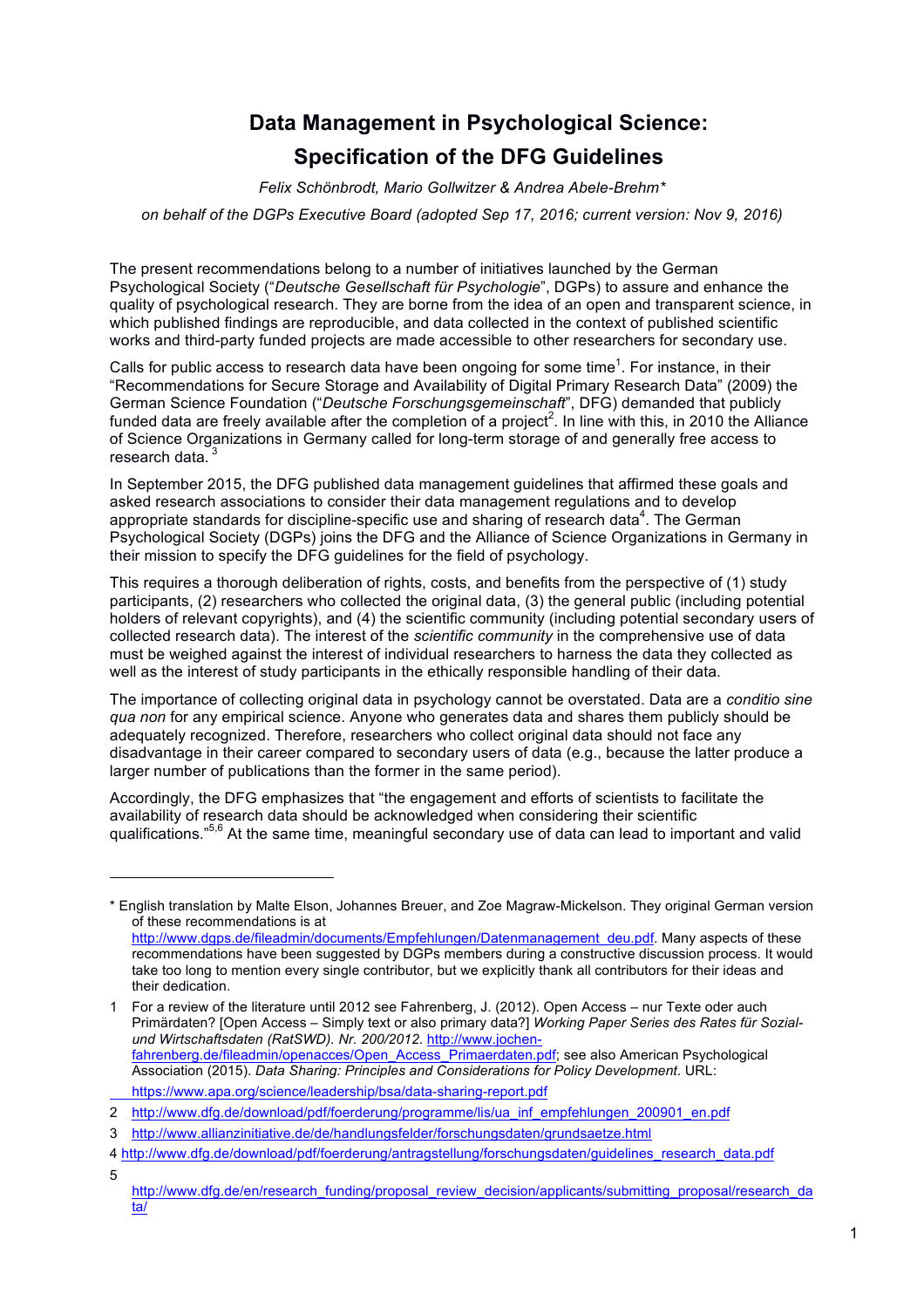scientific discoveries. The aim of the present specification of the DFG guidelines is to implement a balance between those different interests:

- It emphasizes the importance of sustainable research data management,
- it defines what "primary data" are and how they should be stored,
- it defines standards and potential data sharing restrictions and
- it defines the rights and duties of researchers that share data and researchers that use secondary data.

DGPs suggests that external funding agencies may consider these recommendations when deciding on grant proposals and when they review the final reports of research projects<sup>7</sup>.

The present recommendations will be evaluated after five years and revised, if necessary. The recommendations are available in German and English (for the German version, see http://www.dgps.de/fileadmin/documents/Empfehlungen/Datenmanagement\_deu.pdf).

Editors of journals that are published on behalf of the DGPs may consider the present recommendations when they handle manuscripts to their respective journal.

In addition, the DGPs will make these recommendations available to the international scientific community and work towards achieving a consensus with other international initiatives.

When appointing vacant positions or evaluating the scientific accomplishments of applicants, DGPs members are advised to consider the present recommendations and the extent to which applicants commit to principles of transparency in their own research.

#### **1. Research data management**

1

The aims of sustainable data management in psychology are, among other things, as follows:

- a) Quality assurance (guaranteeing long-term verifiability of scientific results, including reanalysis of data with novel or alternative methods that are superior to those available at the time of data collection)<sup>8</sup>;
- b) Optimizing knowledge (the use of data for reanalysis and meta-analyses, analyses of "unique" data  $\text{sets}\text{)}^9$ ;
- c) Maximizing the cost-benefit ratio (the optimal use of collected data, avoiding redundant burden for human and animal subjects).

The open, long-term, and free access to research data contributes to achieving these goals. Researchers collecting original data (referred to as "data sharers") must take care in order for the effective use of their shared data (see section 7.2)

Researchers who want to reuse original data for secondary analyses ("secondary users") are obliged to comply with certain standards (see section 7.3).

When sharing data issues regarding protection of data privacy, copyright, and research ethics have to be considered (see section 5). These concerns can impose restrictions on the sharing of primary data.

8 Nuijten, M. B., Hartgerink, C. H. J., van Assen, M. A. L. M., Epskamp, S., & Wicherts, J. M. (2015). The prevalence of statistical reporting errors in psychology (1985-2013). *Behavior Research Methods* [Online]. doi:10.3758/s13428-015-0664-2

<sup>6</sup> One way to further acknowledge the efforts of researchers collecting original data is to create a new publication category, "shared data." In publications based on secondarily used data that are not co-authored by individuals who collected them, the name of the authors of the primary data' and the exact citation of the repository in which these data can be found should be reported close to the publication title. Researchers who share data can include a new category in their personal bibliography (e.g. "Secondary data use by \*\*\* in publication \*\*\*"), in which publications based on secondary data use are itemized.

<sup>7</sup> See also: Hartig, K. & Soßna, V. (2016). *Forschungsdatenmanagement in DFG-Anträgen: Was kann, was soll, was muss beschrieben werden?* [Research data management in DFG grant proposals: What can, should, and must be described?] Institutionelles Repositorium der Leibniz Universität Hannover. DOI: http://dx.doi.org/10.15488/262

<sup>9</sup> http://www.allianzinitiative.de/fileadmin/user\_upload/redakteur/Grundsaetze\_Forschungsdaten\_2010.pdf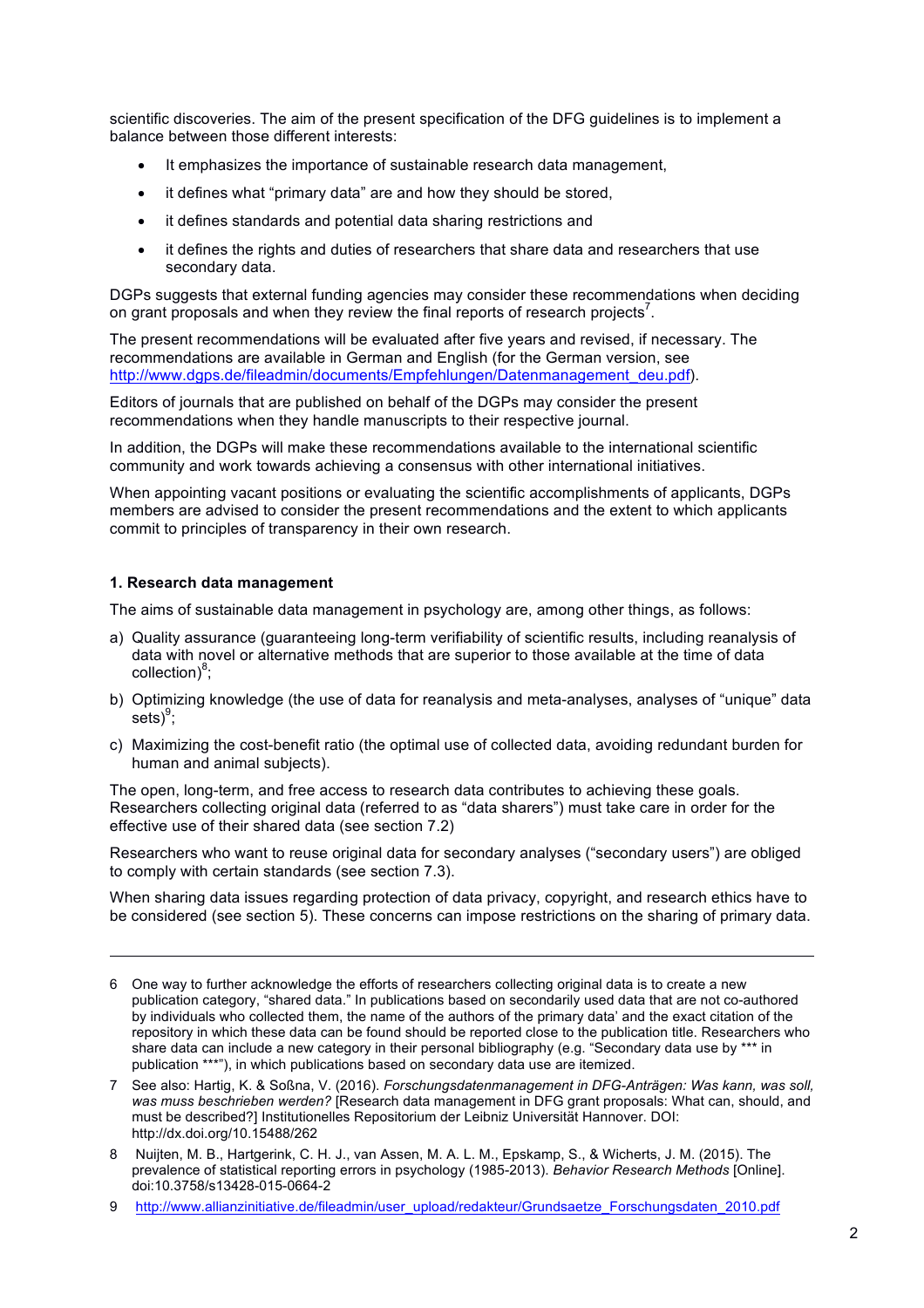# **2. Primary data**

The term "primary data" is used repeatedly in the following text; therefore, it is necessary to begin with a definition. First, a distinction should be made between raw data and primary data. *Raw data* are the original record; for instance, checkmarks on a paper questionnaire, drawings, or audio and video recordings. *Primary data* are the first transfer of raw data into a digital format; for instance, code "1" for a "yes", etc.

Thus, primary data in psychology are completely unaltered (i.e., not transformed, aggregated, etc.) quantitative and qualitative data, for example:

- Each manipulated and measured variable of every experimental session of every study participant in an experiment;
- Each response of every person to every item in a survey;
- Original wording of inputs in free text fields (under consideration of privacy laws, see below);
- Digitized video recordings (note: as these are usually not sufficiently anonymized, they cannot be stored in a public repository. Instead, coding of the observed behavior can be stored);
- Downloads or screenshots of social media content (e.g. Facebook profiles or Twitter messages);
- Transformed (neuro)physiological data (such as EEG or fMRT data) in a standardized raw data format (e.g. EDF, DICOM, or NIFTI) that are not aggregated and not restricted to selected "regions of interest"<sup>10</sup>

"Primary data" also include data of cases that were removed from the analyses (except for cases in which participants withdrew their consent during or after data collection).

#### **3. Storage**

l

Primary data should be made available digitally<sup>11</sup> in a trustworthy repository. The following are important quality characteristics of trustworthy repositories<sup>12</sup>:

- Economic and ideological **autonomy** and scientific **professionalism** of the institutional provider;
- **Persistence** of data: Long-term data storage (at least 10 years, ideally substantially longer) must be guaranteed; there should be a protocol describing what happens to the data in case the repository ceases to exist;
- **Accessibility** of data: It must be possible to retrieve data openly and freely; however, defining access restrictions (in terms of "Scientific Use Files") should also be possible (for a discussion of optional access restrictions, see section 5);
- **Identifiability** of data: There must be a persistent data identifier (e.g. a persistent URL or, if possible, DOI);
- **Clarification of data property rights**: Storing data must not imply ceding *exclusive* rights of use to third parties (however, *simple* rights of use, i.e. the right to archive and copyright, must be conferred to the operator of the repository);
- The option to store data **publicly as well as non-publicly.**

For these reasons, trustworthy open repositories (e.g. PsychData, ZPID $^{13}$ , datorium at GESIS<sup>14</sup>, or a developed university repository) are preferred over journal repositories. However, storing data on private or personal university websites is not recommended.

<sup>10</sup> For MRI data see, e.g. the "Best Practices in Data Analysis and Sharing in Neuroimaging using MRI" by the Organization for Human Brain Mapping: http://www.humanbrainmapping.org/files/2016/COBIDASreport.pdf

<sup>11</sup> It is assumed that the majority of psychological research data is already available in digital format or can be easily digitized. It is recommended to store non-digitizable data at the institution. Researchers are advised to ensure that data storage is maintained in case of an affiliation change or retirement from academia.

<sup>12</sup> See also Data Seal of Approval: http://datasealofapproval.org/en/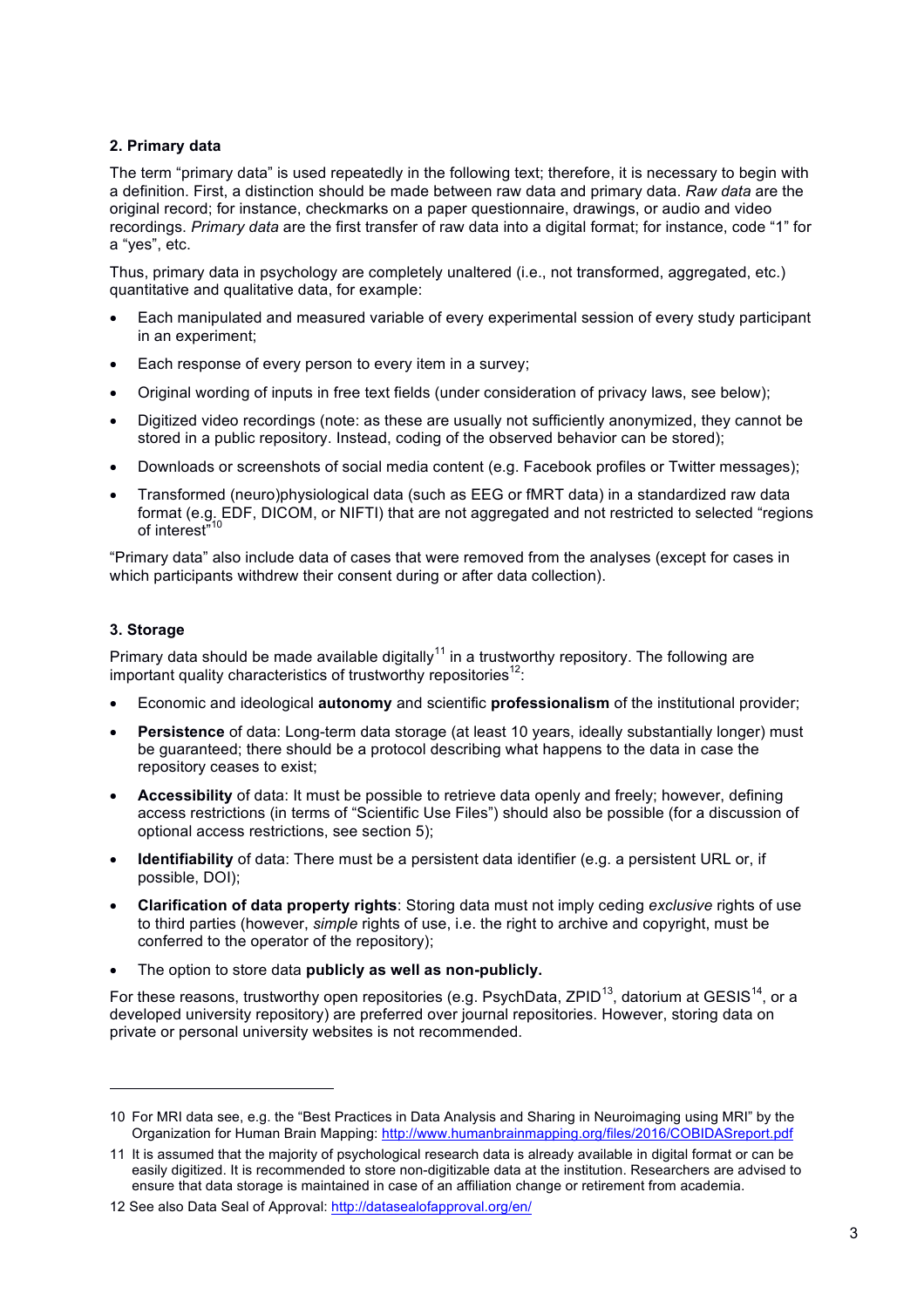When choosing a repository, constraints imposed by research ethics guidelines (e.g. prohibition of storage on servers in foreign or non-European countries) need to be considered. The institution that provides the repository service should advise and support researchers intending to store their primary data.

# **4. Costs of data archiving**

Preparing data and making them available in accordance with high quality standards is inevitably tied to an increased resource expenditure. Hence, additional financial support in form of personnel and material resources for the preparation and archiving of datasets can and should be requested in applications for third-party funding. Very large amounts of data (e.g., EEG or fMRI) can be stored in specialized repositories. The use of such repositories entails additional costs that should be included in grant proposals.

# **5. Data privacy and copyrights**

Limitations imposed by protection of data privacy and copyrights need to be taken into account when planning a study. <sup>15</sup> For example, proper anonymization or pseudonymization ensures that individuals cannot be identified by combining various measures, including those collected across multiple studies with the same participants (e.g. first semester psychology students at University XY). <sup>16</sup> Data privacy concerns are not only relevant on the individual level, but also on aggregate levels: Particularly for sensitive research topics (e.g. illegal behavior, suicide rates, etc.), researchers must pay close attention to the extent that institutions (schools, companies, etc.) can be identified by the data or by merging multiple datasets.

Relevant laws and regulations (regarding data privacy and the right to informational selfdetermination/"Recht auf informationelle Selbstbestimmmung") need to be accounted for at the stage of participant recruitment. This holds true particularly when studying children who cannot give informed consent on their own. Study participants need to be aware that their anonymized data might be made available to third parties for secondary use and that the purpose, nature, and scope of that secondary use is currently not foreseeable. Explicit and specific informed consent for secondary use must be obtained in case data cannot be fully anonymized<sup>17</sup>. When data are fully anonymized, as with survey responses or data from experimental procedures, such specific consent does not necessarily have to be obtained as individuals can no longer be identified. When in doubt, the local ethics committee or the DGPs central ethics committee should be consulted.<sup>18</sup>

Consent forms and ethics application forms should be adapted to comply with these recommendations. Moreover, institutional ethics boards are requested to review whether their own guidelines might be too restrictive with regard to research transparency practices without actually being conducive to the protection of data privacy (mandatory deletion of fully anonymized data, for example, is unnecessary). Suggestions for suitable formulations can be found in appendices B (consent form) and C (guidelines of the ethics committee).

It is imperative to observe legal requirements against the sharing of data where applicable. Not fully anonymized data of individual participants who have denied their consent to potential secondary use must not be shared. If data cannot be shared, an appropriate explanation should be provided (e.g., in

1

<sup>13</sup> Dehnhard, I., Weichselgartner, E. & Krampen, G. (2013). Researcher's willingness to submit data for data sharing: A case study on a data archive for psychology. *Data Science Journal, 12*, 172-180.

<sup>14</sup> https://datorium.gesis.org

<sup>15</sup> See, e.g.: Hrynaszkiewicz, I., Norton, M. L., Vickers, A. J., & Altman, D. G. (2010). Preparing raw clinical data for publication: Guidance for journal editors, authors, and peer reviewers. *BMJ*, *340*, c181. doi:10.1136/bmj.c181; or: http://theodi.github.io/ukan-course/#0.1

<sup>16</sup> Gola, P. & Schomerus, R. (2010). *Kommentar Bundesdatenschutzgesetz* [Annotation German Data Protection Act], 10th Ed. München: C.H. Beck.

<sup>17</sup> Metschke, R., & Wellbrock, R. (2002). *Datenschutz in Wissenschaft und Forschung*. [Protection of data privacy in science and research] Berlin: Berliner Beauftragter für Datenschutz und Informationsfreiheit. https://datenschutz-berlin.de/attachments/47/Materialien28.pdf?1166527077

<sup>18</sup> Deutsche Gesellschaft für Psychologie (Ed.) (2016). Ethisches Handeln in der Psychologischen Forschung. [Ethical conduct in psychological science] Göttingen: Hogrefe, in Druck.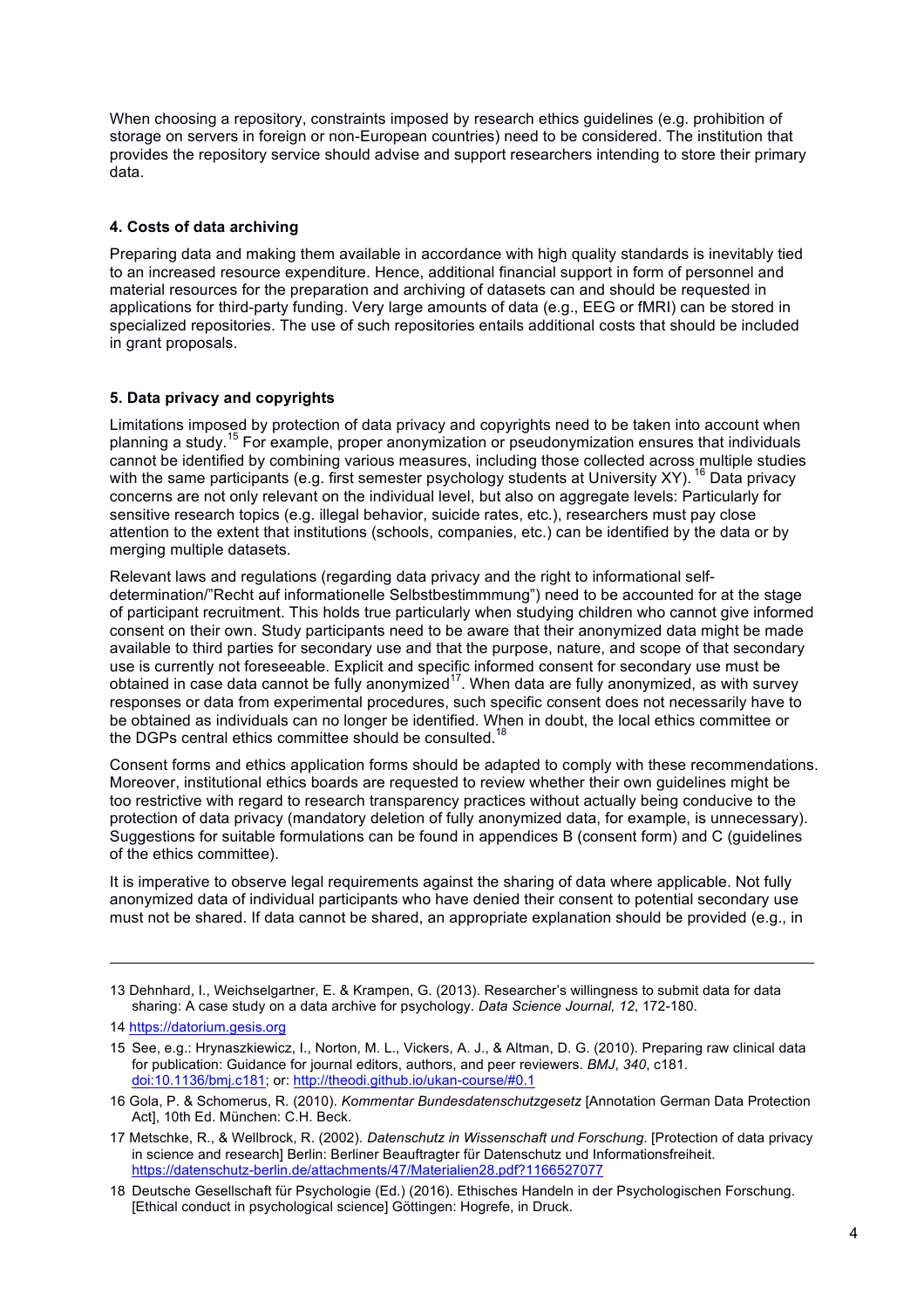a footnote in the publication).<sup>19</sup> Conversely, such concerns should not be used as a justification not to share data when it is legally and ethically unproblematic. Further, when legal restrictions to data sharing apply, it should be stated which types of aggregated data or anonymized partial data can be shared.

When data privacy is a concern, "scientific use files" (SUF) restrict access to a specified group of users. SUF require a de facto anonymization (i.e., de-anonymizing the data would be extremely difficult). Such datasets are only shared upon request with researchers at research institutions for scientific purposes. Typically, these datasets cannot be freely distributed. Secondary users have to sign non-disclosure and non-propagation agreements, and are required to delete the raw data after a stipulated period.

The risk of identification should be diligently assessed when dealing with data deserving increased protection, such as self-disclosed ethnic origin, political, religious, or philosophical convictions as well as data on one's health and sex life, and the use of SUF should be considered accordingly. Application of SUF licenses can also be appropriate in cases when an abuse of the data might be anticipated. 20

The decision tree (figure 1) points out the most significant issues when preparing and sharing anonymized and personal data. Its purpose is to illustrate typical situations. It does not cover all possible cases of how personal data should be handled; particularly with regards to secondary use of personal data, many issues must be considered. We refer the interested reader to the comprehensive guidelines by Metschke and Wellbrock (2002) (see footnote 17).

l

<sup>19</sup> Taichman, D. B., Backus, J., Baethge, C., Bauchner, H., de Leeuw, P. W., Drazen, J. M., Fletcher, J., et al. (2016). Sharing clinical trial data: A proposal from the International Committee of Medical Journal Editors. *New England Journal of Medicine, 374*, 384–386. doi:10.1056/NEJMe1515172

<sup>20</sup> Lewandowsky, S., & Bishop, D. (2016). Research integrity: Don't let transparency damage science. *Nature*, *529*(7587), 459–461. http://doi.org/10.1038/529459a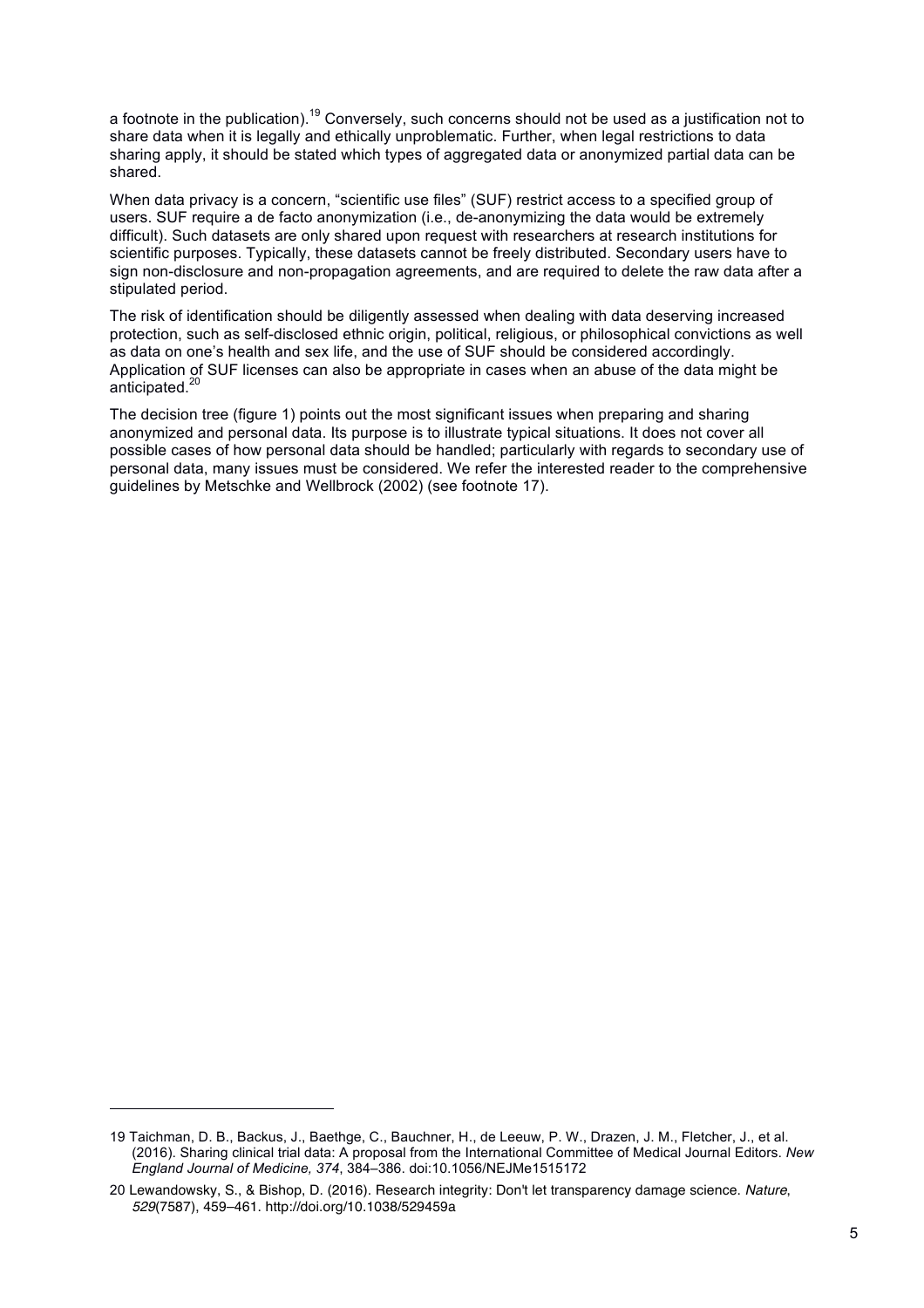

**Figure 1:** Simplified illustration of the most important issues when preparing and sharing anonymized and personal data.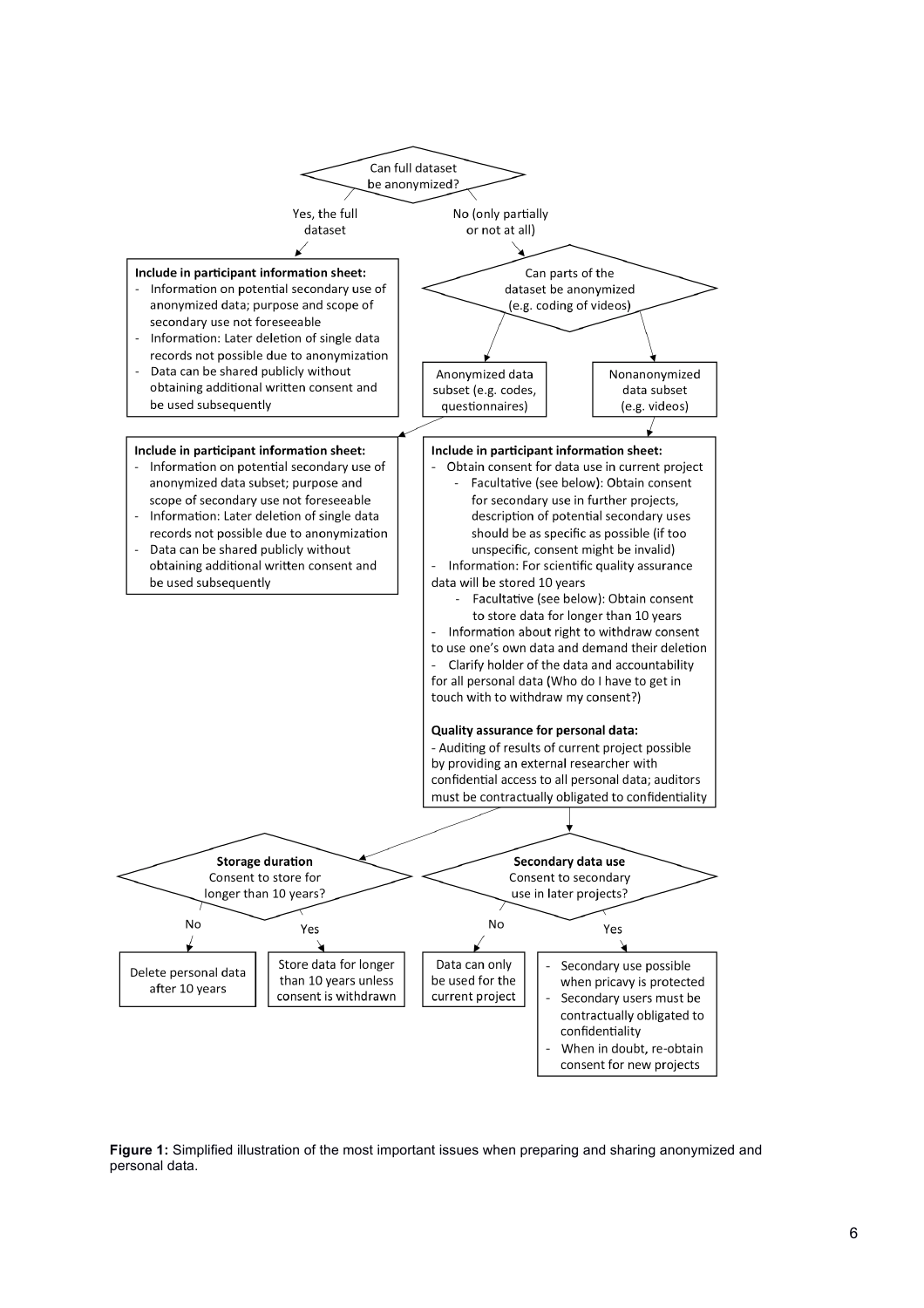Not fully anonymized data that cannot be freely accessed online, such as image and audio files, video recordings of persons, interview transcripts (including clinical interviews) etc., should be non-publicly archived for at least 10 years.

The process of anonymizing or pseudonymizing the data should be documented comprehensively. DGPs guidelines on research ethics will soon be published. Other relevant guidelines are already available.<sup>21</sup>

With regards to research transparency, it is recommended to make all instruments available in their original language, unless sharing these instruments would undermine their usefulness or violate other (e.g., copyright) agreements. In the case of commercially available tests procedures, training manuals, and tests for applied settings, professional norms and legal restrictions need to be respected.<sup>22</sup> This also applies to software or similar products for which a patent application or commercial use is intended. Similar sharing restrictions may be imposed for publications based on existing data that require a use license (e.g. SOEP or NEPS<sup>23</sup>). Furthermore, when cooperating with non-German universities, foreign laws should also be taken into account.

#### **6. Time and scope of data sharing**

In the following, we distinguish between two types of data sharing.

#### *Data Sharing Type 1: Sharing of data that are part of a publication*

With the publication of a manuscript, the person or group who collected the data (the "data sharers") should make available all primary data necessary to reproduce the published results. This type of data sharing does not only apply to data collected in DFG projects, but more generally to all data on which published articles or reports are based. Unless specified otherwise, the first author or the corresponding author is responsible for providing the documentation and ensuring the reproducibility of the dataset.

A publication should report all other variables measured within the study or studies that were not used for the publication itself (see "standard reviewer disclosure request", https://osf.io/hadz3/). Data from these other measures are only shared when they are used for a publication or when the third-party funded project is concluded and the complete dataset is made available (see below, *Data Sharing Type 2*). In the case of comprehensive survey studies with large amounts of variables (e.g., questionnaire items), reporting a brief overview of the assessed constructs or subject areas accompanied by a link to a more detailed document is sufficient.

Data Sharing Type 1 also applies to research funded by regular institutional resources (e.g., publications resulting from graduate theses or assignments), corporations, as well as non-public thirdparty funds. Researchers are advised to determine which type or part of their primary data can and cannot be shared for the purpose of reproduction and secondary use before the data are collected. Usually, publications are based on data that can be shared under the Data Sharing Type 1 policy. Exceptions to this (e.g., special agreements with the funding source regarding data sharing) must be declared in the publication.

# *Data Sharing Type 2: Sharing after project completion*

In accordance with the DFG guidelines, the data that have been collected in a funded research project should be "made available to the public immediately after completion of the research or within a few months" (*trans.*). <sup>24</sup> This also includes all relevant data of the project that are not yet part of a publication. It further encompasses all materials (particularly analysis scripts, code books, and ‒ if possible ‒ stimuli) required to make sense of the data. For simulation studies, the data generating code as well as the simulated data should be shared (unless the amount of data exceeds the currently available storage space of repositories). If the materials necessary to replicate a study result cannot

l

http://www.dfg.de/download/pdf/foerderung/programme/lis/ua\_inf\_empfehlungen\_200901\_en.pdf)

<sup>21</sup> http://www.psychdata.de/downloads/PsychData-Handbuch.pdf

<sup>22</sup> Sharing commercially available test materials always requires the permission of the copyright holder or publisher.

<sup>23</sup> SOEP = Sozio-ökonomisches Panel (German Socio-Economic Panel), http://www.diw.de/en/soep; NEPS = Nationales Bildungspanel (National Educational Panel Study), https://www.neps-data.de

<sup>24</sup> see the DFG's "Recommendations for Secure Storage and Availability of Digital Primary Research Data" (January 2009;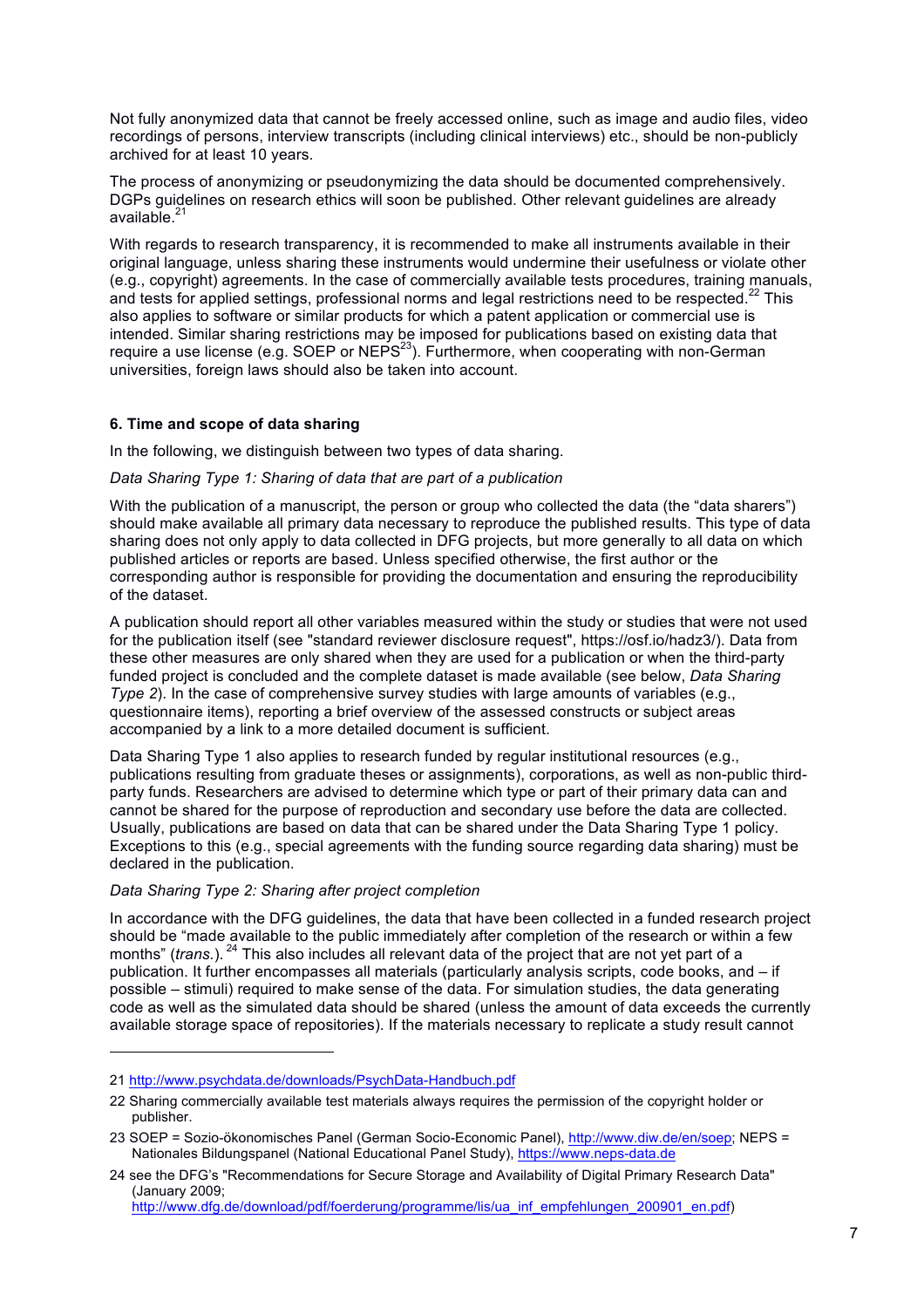be made available, a rationale should be provided, for instance, in a README file stored in the repository.

It is at the discretion of the person responsible for the project to decide which data are relevant. Examples of irrelevant data might be those obtained in experiments based on flawed code or in highly exploratory pilot studies. To counter the problem of publication bias, all data from properly conducted studies that did not yield the expected outcome ("null results") must be made publicly available; results not conforming to hypotheses may under no circumstances be suppressed. When final reports are evaluated, reviewers should verify that results and primary data of all proposed studies are available.

The time at which a project is considered completed may vary depending on its complexity and other factors; generally, a project is considered completed when the final report is being submitted. Sharing of the data should occur as soon as possible after the project has been completed.

Under an embargo (see 7.1 and 7.2), data can be stored non-publicly in a repository when the project is completed. This means that the data are uploaded after project completion and already receive a persistent identifier, but are not yet available to the public. After the embargo period has expired, the respective data can be shared freely.

Data Sharing Type 2 applies particularly to projects funded by public (and, if possible, also non-public) organizations and for which both scope and completion are properly defined. For continuously running projects (e.g., with university funds), defining the "completion" might be difficult; however Data Sharing Type 1 applies either way.

#### **7. Rights and duties of primary and secondary users**

The idea of an open science, the obligation to share research data, and the possibility of secondary use of shared research data presents challenges both for the sharers as well as the secondary users of data. Both parties have specific rights, but these come with specific duties.

#### 7.1. Rights of data sharers

Researchers who produce primary data (i.e., those who share these data) have the right of first use to the data. If more than one researcher is involved in the project, the rights of first use should be negotiated within that group prior to sharing the data.

Data sharers can define an embargo for secondary use. This means that the data that have not yet been used for publications are stored in a repository, but are not accessible for third parties for a certain period of time (e.g., through password protection or a non-public directory in the repository). This way the data cannot be used by third parties for their own analyses.

Data sharers further have the right to know who uses their data and for which purposes. They have the right to be informed by the secondary users about a secondary analysis of their data prior to publication ‒ especially if the secondary analysis does not reproduce the original results (also see section 7.3 "Rights of secondary users"). Some repositories offer data sharers the option of automated notifications about when their dataset was downloaded and by whom. This *information* about the download of data should generally not entail a *restriction of access* for specific groups of people (except in well-founded exceptional cases; see point 5 under "Scientific use files"). This means that the data sharer is informed about a download through the choice of a suitable repository. Irrespective of this information function, secondary users are *obliged* to inform the primary researchers about any secondary use (whether this is in a publication, a presentation, or a blog post).

# 7.2. Duties of data sharers

Data sharers are required to share their data in a way that enables a meaningful secondary use. This includes (a) that informed consent about the use of the data from the study participants is available and (b) all data and corresponding metadata that describe the dataset as a whole have to be documented thoroughly and comprehensibly. Tools to facilitate the appropriate data management are currently being developed (e.g., DataWiz by the ZPID).

Data sharers have the right to define an embargo (see section 7.1); in this case, however, data sharers are required to (1) announce this embargo as soon as the initially inaccessible primary data are stored in a repository and to (2) explicitly state the end of the embargo period. This can be done by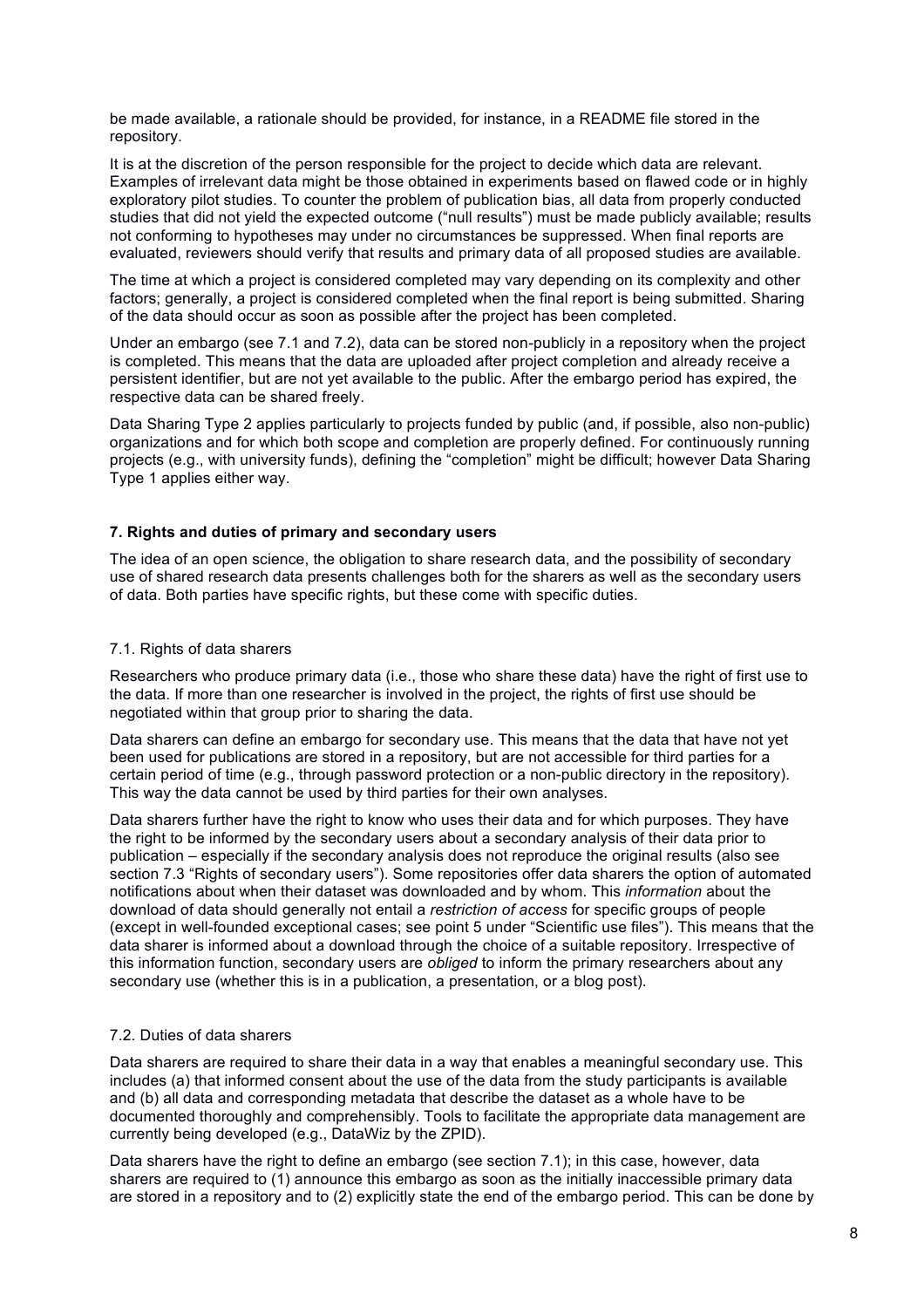way of a publicly accessible file in the repository that describes the embargo, states its end, and describes the collected data (e.g., by referring to a codebook).

After the end of the embargo period, the data will be made publicly available and are normally open to secondary analyses without restrictions, even if the data sharers have not yet used the data for publications themselves.

Experience tells us that with the end of a research project not all planned publications have been finished. As a general rule, the DGPs views an embargo of max. 5 years after completion of a project as adequate. Longer embargo periods need to be justified (e.g., in the file in the repository that also states the end of the embargo).

Generally, researchers should not impose an embargo on data that have been used as part of a publication (Data Sharing Type 1). In exceptional cases, such as when data collection is extremely laborious or if certain follow-up questions for the dataset has already been generated, then researchers can also impose an embargo on these datasets. However, this embargo should be considerably shorter than the embargo defined for Data Sharing Type 2. In addition, it has to be ensured that these data are also available upon request for reproduction of the reported analyses once they are published.

#### 7.3. Duties of secondary users

l

In order to guarantee the advantages of secondary data use while, at the same time, minimizing its risks, transparency, trust, and the willingness to cooperate are essential for all parties involved in the process. Secondary users should contact the data sharers to facilitate a valid use of the data and to avoid misunderstandings. Any use of data should be guided by the principle of maximum knowledge advancement in relation to a research question. Accordingly, the secondary use of data should not be motivated by the aim of damaging the reputation of the data sharers. Conversely, data sharers must not prevent the publication of the results of a reanalysis that contradict the original findings or reveal errors in the original work.

Especially if secondary users intend to make their reanalysis public (e.g., in presentations, publications or blog posts), the data sharers have to be informed (1) that the data are used and with what aim, (2) the results of this secondary use, and (3) where the results of the secondary use will be published.

In any case researchers who use data shared by others have to cite the data adequately.<sup>25</sup> For this purpose, it is helpful if the data are accompanied by a citation reference (including a persistent identifier) in the repository. A publication that is based on secondary data use should not share its own version of the dataset, but always refer to the persistent identifier of the original dataset, even if the dataset has been changed in the course of the reanalysis (e.g., by computing new variables). Potential data transformations or newly computed variables have to be documented in reproducible analysis scripts.

Moreover, secondary users are required to analyze the data in a way that does not infringe the rights of the participants of the original study. The secondary use of data is subject to the same data protection and copyright laws as the primary use. It is the duty of the secondary users to ensure that these are adhered to.

Of course, the secondary use of data has to meet the same requirements with regard to transparency and scientific diligence as the primary use. The scientific standards for a reinterpretation of the data have to be those that are valid at the time of the secondary analysis. For the evaluation of the original analyses in the context of the reanalysis, the scientific standards that were valid at the time of the original analysis have to be applied.

**Offering co-authorship.** The question whether or under what circumstances data sharers should be offered co-authorship on a publication resulting from a reanalysis of the data cannot be regulated in general and has to be answered case by case. The question who made a substantial contribution within a project that warrants co-authorship for a publication also has to be posed in the case of secondary use. However, we propose the following categorization that shows some (although in no way exhaustive) examples of co-authorship in secondary data use:

<sup>25</sup> Data Citation Synthesis Group (2014). *Joint declaration of data citation principles*. https://www.force11.org/datacitation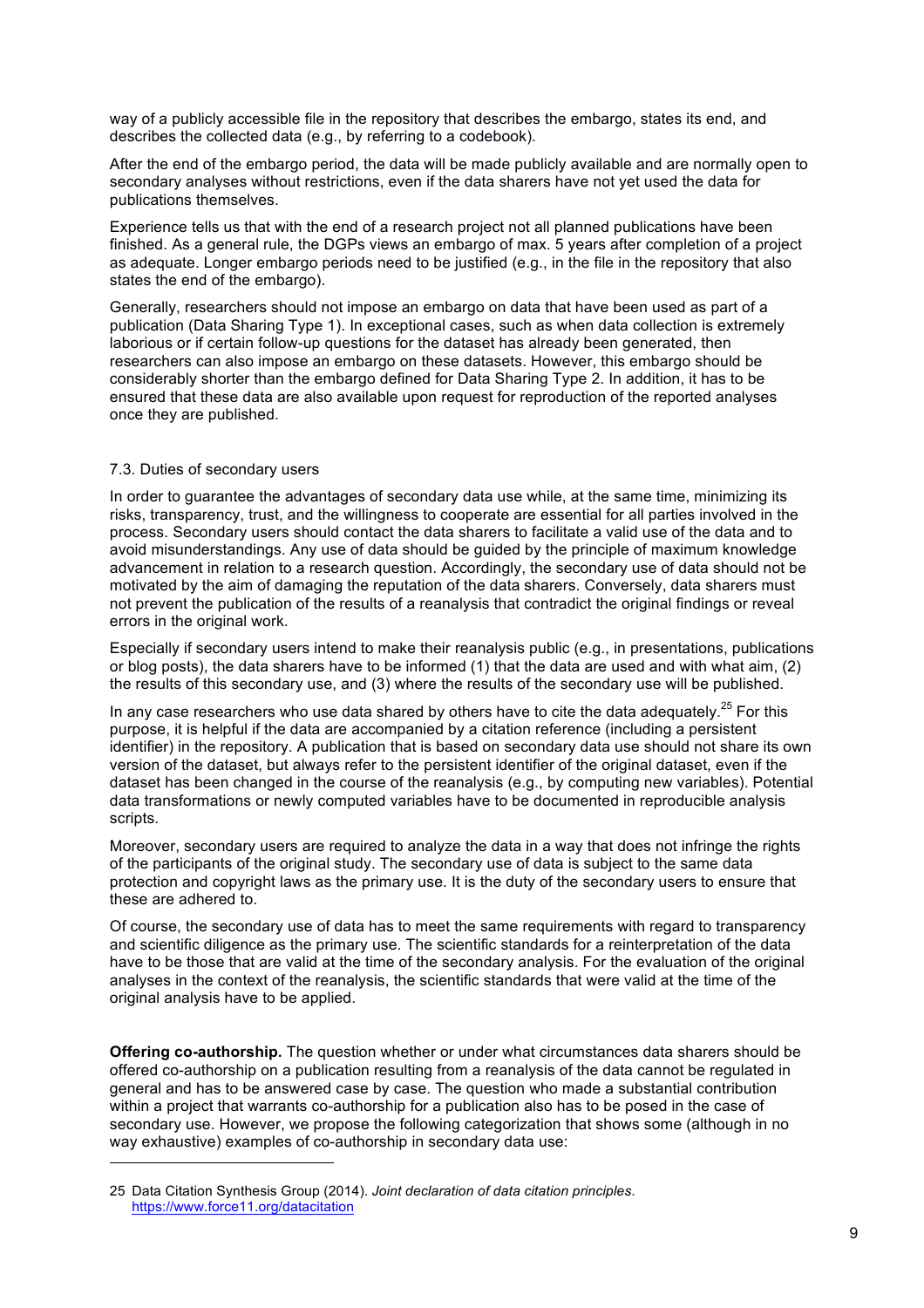- *Simple secondary data use*: for instance, extracting effect sizes for meta-analyses; computing means or distributions of variables. For this type of secondary use, the data sharers are typically not offered co-authorship. Reanalysis that exclusively attempt to reproduce the original results (e.g., to be reported in a blog post) generally belong to this category of simple secondary use.
- *Extended secondary use*: we distinguish between two subcategories here:
	- o *Additional questions that complement or expand the research question of the original publication*: for instance, when the reanalysis of an available dataset shows that the main published effect is moderated by another variable that was measured; in a follow-up study this moderation is tested in a confirmatory fashion. Thus, the theory of the original authors is further conceptually refined. In such cases, the data sharers should be offered co-authorship.
	- o *Orthogonal analyses which use the data to answer a different question than the original publication*: such as when a researcher develops a new measure of reliability and applies it to a variety of available survey data from different researchers (that were focused on nonmethodological questions). For this type of secondary use, it is not necessary to offer the data sharers co-authorship.

In case of doubt in a particular case, the original authors should always be contacted. Co-authorship should also always be offered if the contribution of the data sharers to the secondary use goes beyond the mere data sharing. An example of such a contribution could be additional advice and support for the reanalysis of the data.

If a secondary use goes beyond the scenario of simple secondary use described above, we recommend that the data sharers and the secondary users come to an agreement that also regulates the question of co-authorship. Such an agreement could also address questions of data protection. Additionally, an agreement could regulate in what way the data sharers may comment on the results of the secondary use (i.e., if they are not co-authors on the resulting publication). An agreement of this kind should, however, not be used to selectively exclude certain (groups of) researchers from secondary use. If the data sharers have defined an embargo, this has to be respected. Any violation of a valid embargo (or of any other contractual agreement) means that the secondary data analysis must not be published or that respective publications must be retracted.

Appendix E illustrates the different data sharing types and possibilities of secondary use using an example.

The rules for secondary use presented here can also be enclosed in the repository (e.g., in a Readme file), so that secondary users can familiarize themselves with them, particularly if were unfamiliar with the present recommendations.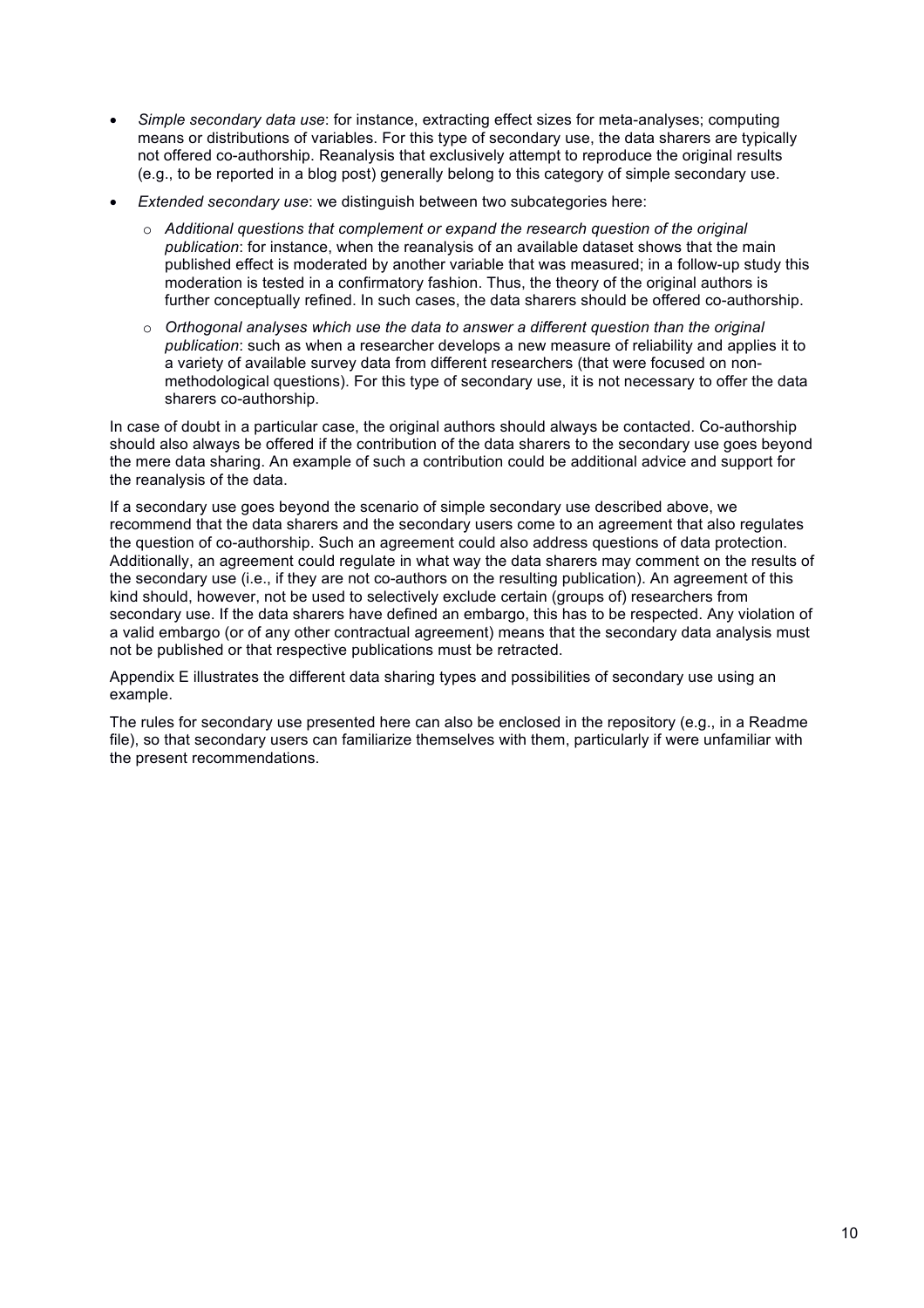#### **Appendix A: Illustrative Examples**

l

The DGPs is aware of the fact that the open data sharing brings along new requirements that  $-$  until now – have often not been heeded in the research process. Hence, the DGPs wants to provide recommendations so that data sharing can meet the high quality standards of research transparency. In addition, the DGPs offers workshops that provide a practical introduction to this topic.

- 1. Storage duration: The DFG specifies that primary research data have to be stored for *at least*  10 years. This regulation is derived from good scientific conduct that specifically aims at avoiding scientific misconduct and ensuring that research findings can be reproduced and verified in case of doubt. This does not imply that the data *ought* to be deleted after this period. As there is no argument for the deletion of anonymized data  $-$  with the exception of studies with extremely large amounts of data – the DGPs typically advocates an unlimited storage without time-dependent deletion mechanism or obligatory deletion.
- 2. Storing the data in a nonproprietary format (e.g., .csv or .txt files) should be preferred over proprietary formats (e.g., .mat, SPSS or SAS files) to avoid limiting transparency to users/owners of potentially expensive specialized software. Accordingly, data should be prepared in a way that allows them to be read without the need for special software. A binary output from an unknown experimental software would not meet the goal of research transparency. In such a case, data have to be prepared so that they are in a comprehensible data format. If this is not possible, there should be a documentation that explains with which software can read the data.
- 3. In addition to the technical accessibility the readability with regards to content has to be ensured for the data. All variables must be documented in a digital codebook.<sup>26</sup> It must be clear which manipulated or measured variable in the publication belongs to which variable in the dataset. Ideally, the dataset is supplemented by analysis scripts (e.g., R scripts or SPSS syntax) that reproduce the published results.
- 4. The storage location should receive a persistent identifier (e.g., a persistent URL or  $-$  if possible ‒ a DOI). This allows for a consistent citation of the data. The storage location of the data should be mentioned in the publication to ensure that the research data can be found.
- 5. Besides the documentation on the variable level (codebook), a documentation on the level of the study and the data objects (files, versions etc.) is necessary. This can be achieved through a README file in the repository that provides an overview of the archived data and provides notes for reproduction if applicable (e.g., which software is required? In which order should the scripts be executed? How should the dataset be cited?).
- 6. It is recommended to also share the instruments, software, and materials in addition to the data $^{27}$

<sup>26</sup> Datenmanagement und Data Sharing in der Psychologie. Einführung und Manual. Herausgegeben vom Forschungsdatenzentrum PsychData des Leibniz-Zentrums für Psychologische Information und Dokumentation (ZPID) [Data management and data sharing in psychology. Introduction and manual], Trier, Germany, May 15, 2013.

<sup>27</sup> Sharing commercially available tests always requires the approval of the authors or the respective publisher.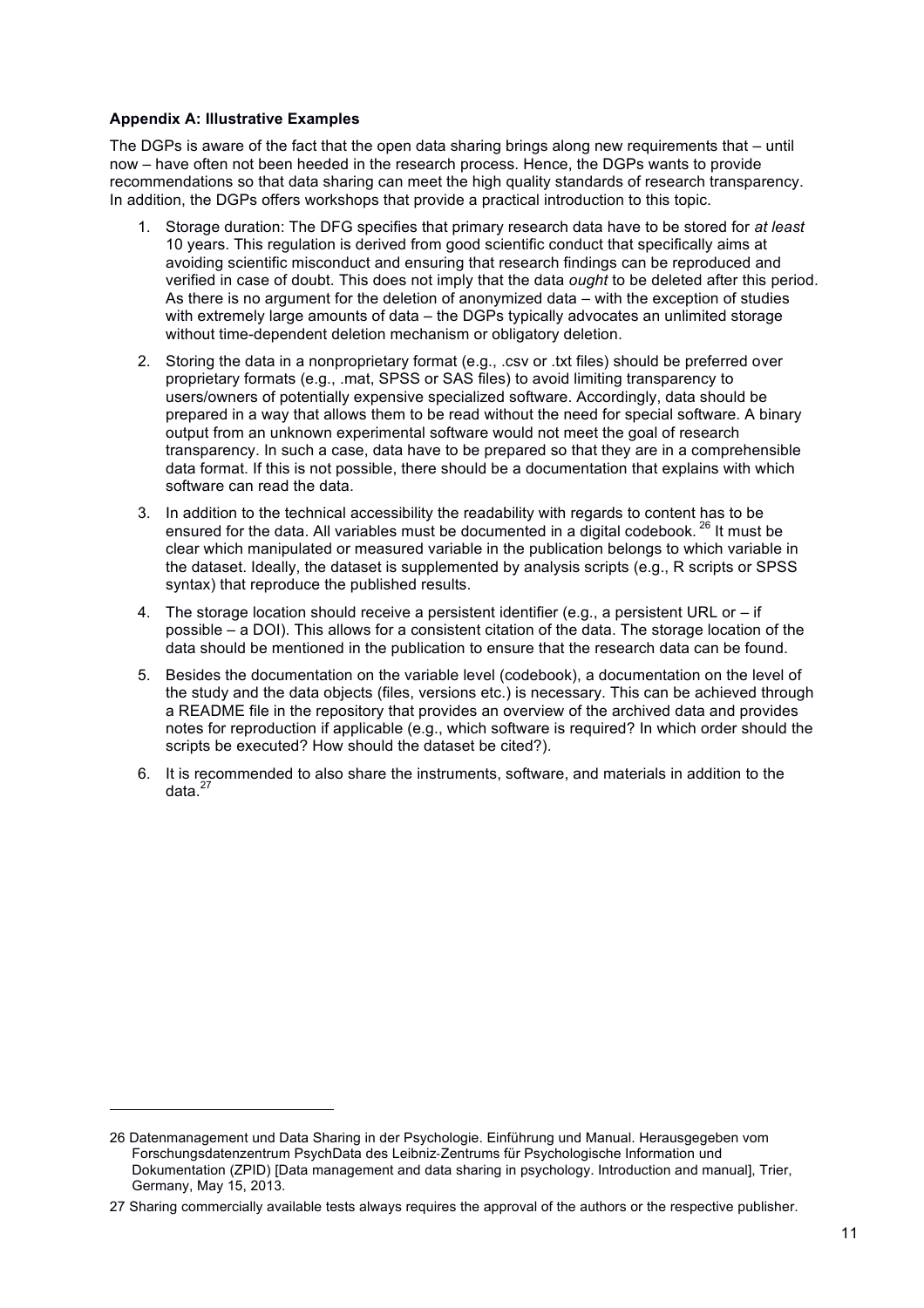# **Appendix B: Exemplary informed consent (if only anonymized data are collected)**

# *Voluntariness:*

Participation in the study is voluntary. You may revoke your consent to participate at any time and without stating reasons. This will not cause you any disadvantages. Even if you quit the study prematurely, you are entitled to the compensation for your participation up to that point (i.e., the respective share of money or course credit). You can revoke your consent to store your data until the end of data collection. This will not cause you any disadvantages.

# *Protection of data privacy:*

As no personal data are collected, your personal data cannot be identified after the data collection has been completed, i.e. the dataset is anonymous. Accordingly, a selective deletion of your data record will not be possible after data collection is finished as we will be unable to identify them.

# *Usage of anonymized data*

The results and data from this study will be used for a scientific publication. Anonymity of the participants will be ensured in this process, that is data cannot be related to specific persons. The fully anonymized data from this study will be made accessible as open data on the internet via the data archive \_\_\_\_\_\_\_\_\_\_\_

Thus, the study follows the recommendations of the German Science Foundation (DFG) and the German Psychological Society (DGPs) for ensuring quality standards in research.

I hereby affirm that I have read and understood the above participant information and agree with the conditions of participation.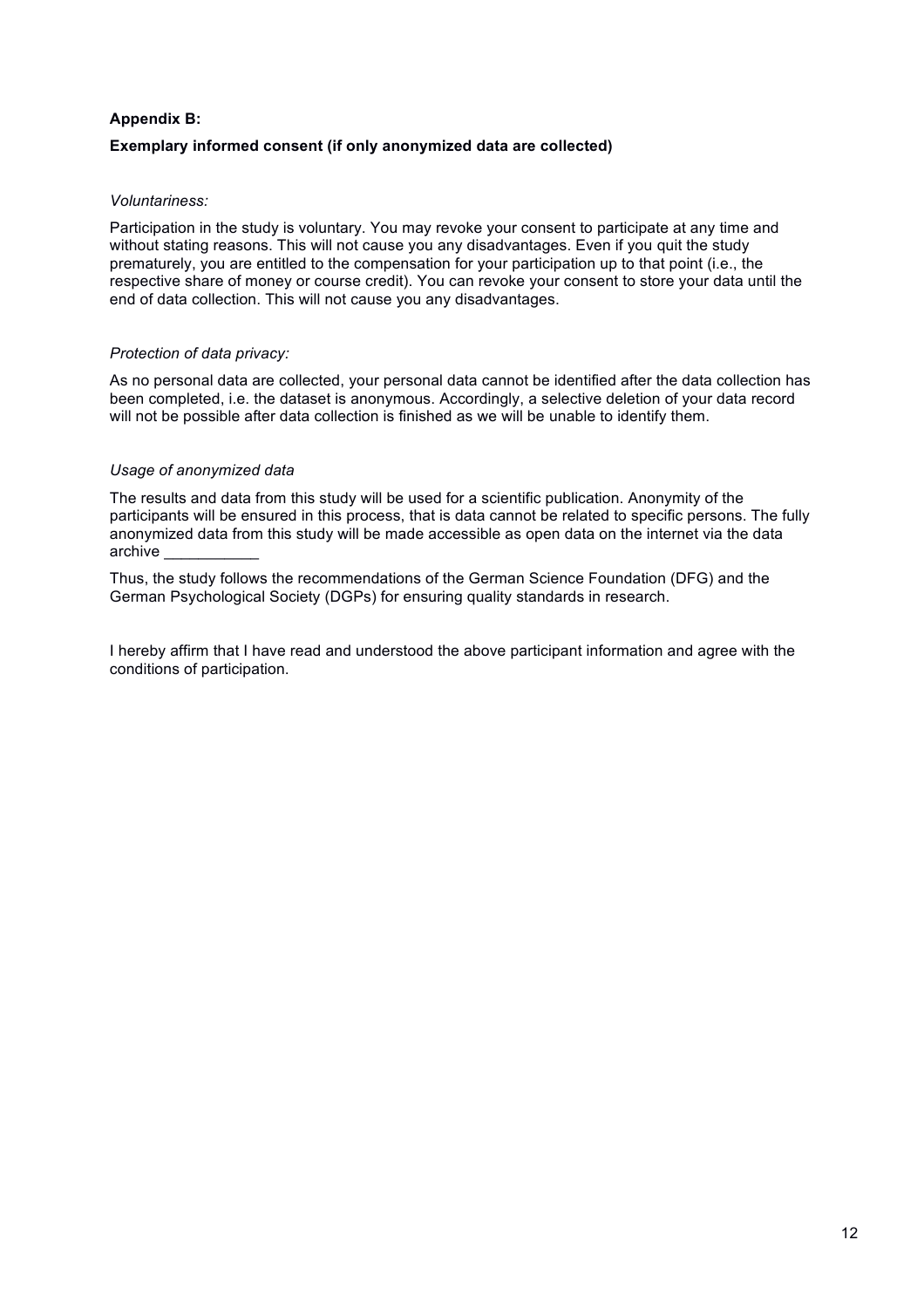# **Appendix C:**

# **Excerpt from the guidelines of the ethics committee (in press).**

#### Information, debriefing, consent, protection of data privacy law

1. Participant information

Does the written participant information provided here correspond to the final version?

Does the informed consent contain an addendum that requires the explicit consent from the participant if the researcher(s) plan to contact them again/continue with the data collection at a later point in time?

If yes, does it describe how the protection of personal data is ensured in this case?

In case that minors participate, is the participant information sheet appropriate for this age group?

2. Protection of data privacy

Has the section about data protection been integrated and highlighted in the participant information?

Is the data protection section sufficiently detailed and comprehensible for a layperson?

3. Pseudonymization

Is the way in which the pseudonymization is described comprehensible and does it ensure data protection in accordance with the legal requirements (German data protection law (Bundesdatenschutzgesetz) §3, paragraph 6)?

# Final check

Does the participant information meet all requirements?

Does the consent form meet all requirements?

Will there be video and/or audio recordings? If yes, this requires separate consent forms.

Are participant information and consent forms available as separate sheets?

Are potentially relevant additional information from the participants needed (e.g., for EEG, MRT or TMS studies)?

In case minors or other vulnerable populations studied, were any special protective measures undertaken?

In case of online studies, how will the general ethical principles be adhered to (esp. ensuring the voluntariness of participation, anonymity, protection of data privacy)?

Further details can be found in the ethics guidelines of the DGPs www.dgps.de/dgps/aufgaben/ethikrl2004.pdf (3a-e; 6;9) as well as in the DGPs ethics committee proposal guidelines (section C): www.dgps.de/kommissionen/ethik/hinweise zur antragstellung.pdf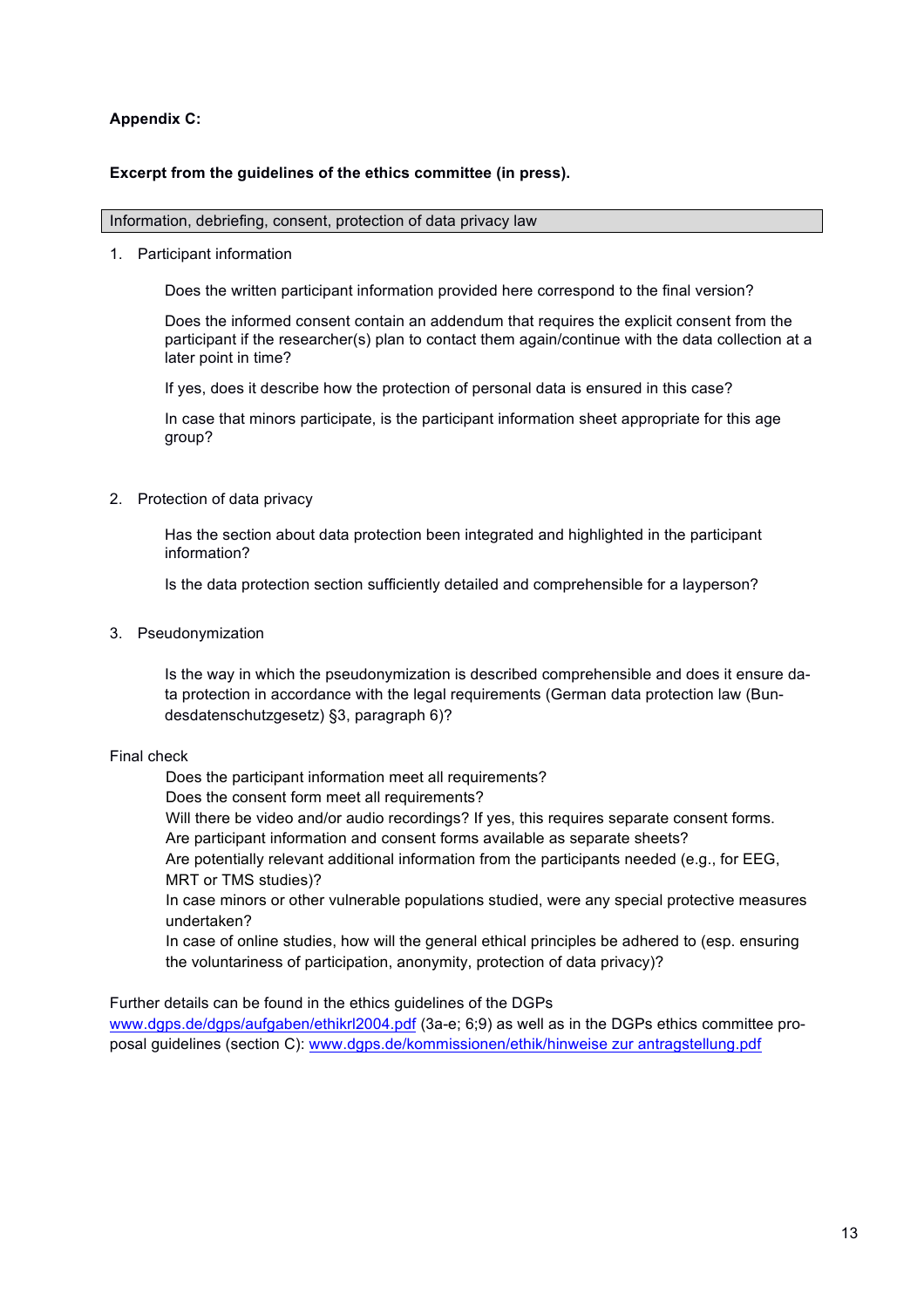#### **Appendix D:**

#### **Excerpt from the proposal form of the ethics committee of the Department of Psychology and**  Education at the LMU Munich (March 14th, 2016)<sup>28</sup>

4) Information about data protection

4.1 What personal data, such as, name, email address, place of residence, or other personal information, are collected?

- 4.2 Will there be video or audio recordings or other recordings of behavior?
- 4.3. How will the anonymization or pseudonymization of the collected data be ensured?
- 4.4a When will the stored data be deleted?

Note for applicants: The personal data (e.g., names, e-mail addresses or other personal data) must be deleted once they are not needed anymore to recruit participants or to contact participants for follow-up questions. It is advised to add a corresponding section to the data protection statement and the consent form. For example: "The deletion of your personal data will occur in accordance with the principles for human subjects research of the German Science Foundation (DFG). Personal data will be deleted once they are not needed anymore to recruit participants or to contact them for follow-up questions".

Please note: The deletion of personal data has to be documented and verified upon request. In contrast, fully anonymized raw data do not have to be deleted and should be transferred to publicly accessible repositories/databases in accordance with the DFG "Guidelines on the Handling of Research Data". This is the only way that replicability of the results for further research is assured.

See

http://www.dfg.de/download/pdf/foerderung/antragstellung/forschungsdaten/guidelines \_research\_data.pdf, section 2 and 3. Participants should be informed about the possible publication of the fully anonymized data. See the "Exemplar of participant information for data protection in case of open data" under " Appendix 8".

4.4b It must be stated in the proposal how the pseudonymization or anonymization and the type and time of the deletion of personal data is handled and who is in charge of this.

4.5 Can participants request the deletion of their data at any time?

l

<sup>28</sup> http://www.fak11.lmu.de/forschung/ethikkommission/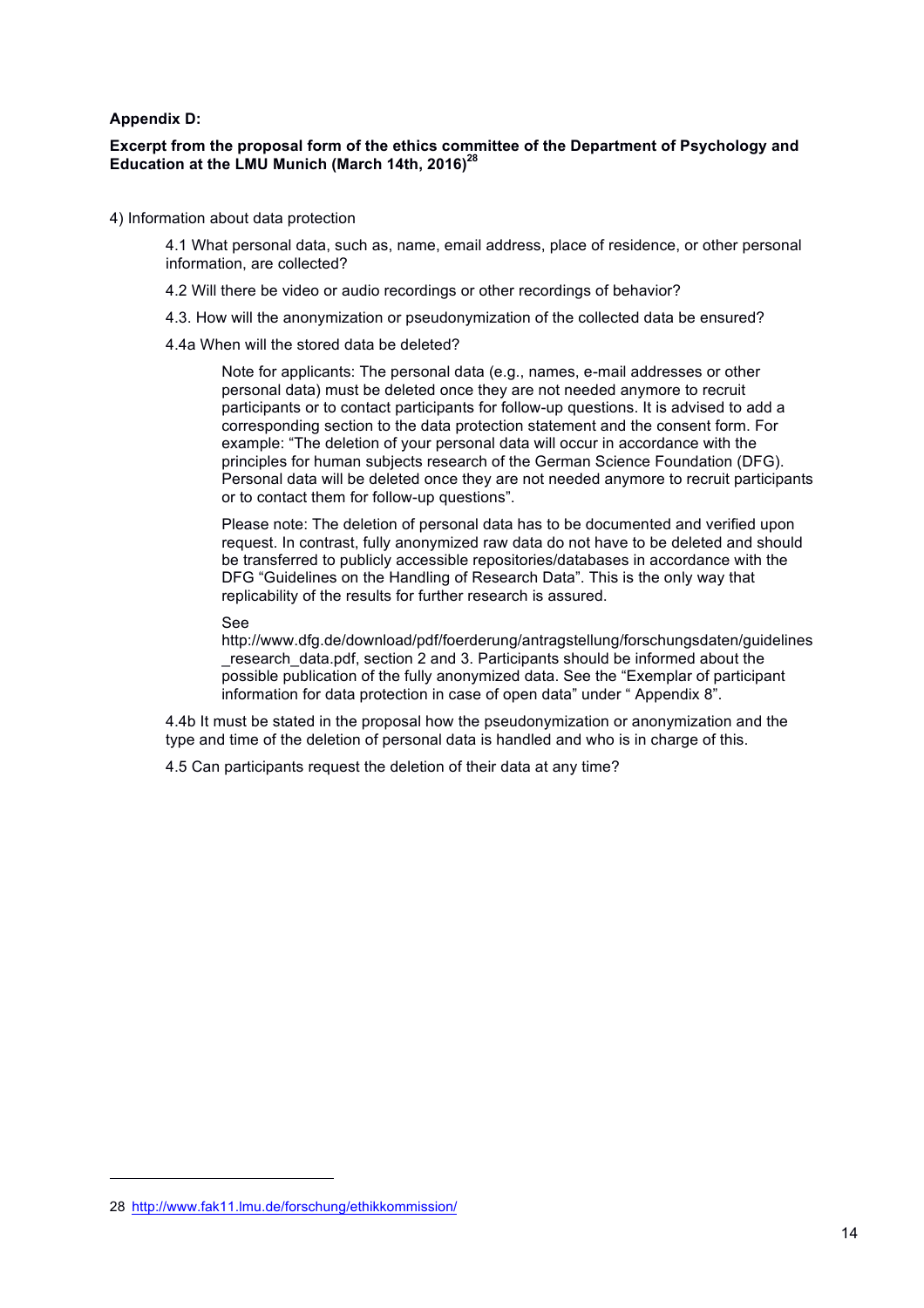#### **Appendix E: Data sharing types and secondary use of data illustrated with an example**

The present specification of the DFG guidelines shall be further illustrated using the following fictitious example that combines all of the scenarios of data sharing and secondary use addressed in this document. In reality, all of these scenarios will rarely appear together in the same project. The example is meant as a condensed illustration.

A large research project is planning a longitudinal study over 10 years in which a multitude of variables will be measured. The proposal submitted to the DFG already contains a section about data management and personnel costs for the adequate documentation and sharing of data have been included. Before they are shared, the data will be anonymized in accordance with the HIPAA Safe Harbor Standard and the guidelines by Hrynaszkiewicz et al. (2010)

(http://www.bmj.com/content/340/bmj.c181). This means that, for instance, names, e-mail addresses, photos or specific geographic information will be removed.

Two years after the project has launched, data from the first wave of data collection were processed and participating researcher A publishes a paper based on three variables (life satisfaction, neuroticism, and number of friends). The primary data for these three variables are shared alongside the paper (Data Sharing Type 1). In addition, the author of the paper refers to a publicly accessible list of other variables in the dataset.

• Researcher V reanalyzes these three variables and, byusing a modern nonparametric analysis procedure, discovers that the mean effect is even noticeably larger than the one reported in the original publication. He informs A about these results, reports the reanalysis in a blog post and on PubPeer and cites the primary data and the original publication in both cases. Researcher A links to the reanalysis in the repository.

Researcher B, who is also involved in the original project, publishes another paper in which he reports a surprising finding from an exploratory analysis of data from the first wave (based on other variables). He makes the data available according to Data Sharing Type 1.

• Researcher W reanalyzes the data and finds an error in the analysis. She informs researcher B about her discovery; he confirms the error. B and W decide to send a commentary to the journal which results in the publication of a corrected version of the paper.

Researcher C publishes another paper including data from wave 1 of the longitudinal project.

- Researcher X can use these primary data for a meta-analysis (as it is a within-subjects design, the correct standard error of the effect size estimate could only be determined with the primary data). The dataset is cited in the publication; coauthorship is not offered as this is not common practice for meta-analyses.
- Researcher Y can use the primary data to calibrate his priors for a Bayesian analysis (of a different dataset) as he can refer to the known distribution of the existing study. He cites the dataset, but does not offer coauthorship.
- Researcher Z exploratorily tests a new research question with the shared dataset and wants to report this analysis as "Study 1" (in Study 2 the hypothesis will be preregistered and tested confirmatorily with a new dataset). She offers coauthorship to C. However, C refuses as he currently cannot make a substantial contribution to the manuscript due to lack of time.
- Researcher Q conducts a reanalysis and arrives at the conclusion that the effect disappears if "Depressive Symptoms" and "Neuroticism" are controlled for. She informs C about this reanalysis and submits a commentary to the journal. C does not consider the analysis meaningful and publishes a reply to the reanalysis. Thus, there is scientific discourse.

Along the same lines, publications are produced with data from consecutive waves. In the third wave autobiographical memories are recorded in addition to the other data and coded using content categories. Participants are told in the informed consent that these texts will not be shared as they might be used to identify specific persons. Participants are asked whether the data may be stored longer than the obligatory 10 years as a means to scientific quality assurance. The researchers obtain participants' consent to use the autobiographical memories in the current study. Participants are asked whether the data may be used in further research projects (that are briefly described). The researchers name a person who can be contacted in case participants want to withdraw their consent to further use of their data and to request that their personal data are deleted.